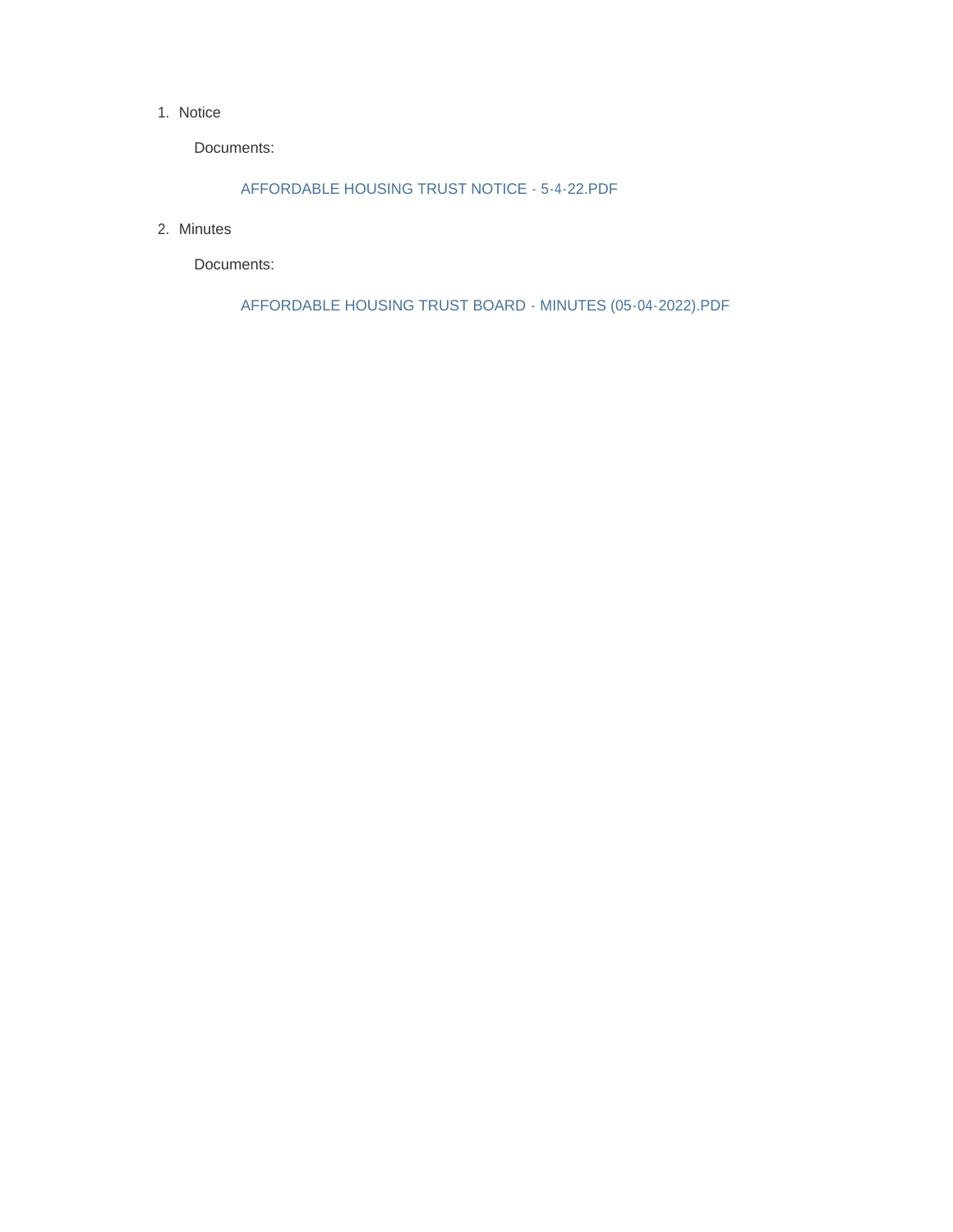#### Notice of Agenda

# **THE TOWN OF GREENWICH AFFORDABLE HOUSING TRUST**

### **Affordable Housing Trust Board and Advisory Council**

Wednesday – May 4, 2022 –1:00 pm

# Virtual Meeting via Zoom

Please click the link below to join the meeting: [https://greenwichct.zoom.us/j/83362719037?pwd=SWNRSk9BQ2trS2RKYjNIQU](https://greenwichct.zoom.us/j/83362719037?pwd=SWNRSk9BQ2trS2RKYjNIQUk5ODFNdz09) [k5ODFNdz09](https://greenwichct.zoom.us/j/83362719037?pwd=SWNRSk9BQ2trS2RKYjNIQUk5ODFNdz09) Password: 1458970

Or join by phone: Dial by your location: +1 646 518 9805 US (International numbers available: [https://greenwichct.zoom.us/u/aegtpNcxUV\)](https://greenwichct.zoom.us/u/aegtpNcxUV)

> Meeting ID: 833 6271 9037 Password: 1458970

# **MEETING AGENDA**

- Call to Order
- Status of Selection of Members of Advisory Council
- Board and Advisory Committee Member Training on Basics of Affordable Housing Development and Finance
- Confirm future meeting schedule

*The Town complies with all applicable federal and state laws regarding non-discrimination, equal opportunity, affirmative action, and providing reasonable accommodations for persons with disabilities. If you require an accommodation to participate, please contact the Commissioner of Human Services at 203-622-3800 or demetria.nelson@greenwichct.org as soon as possible in advance of the event.*